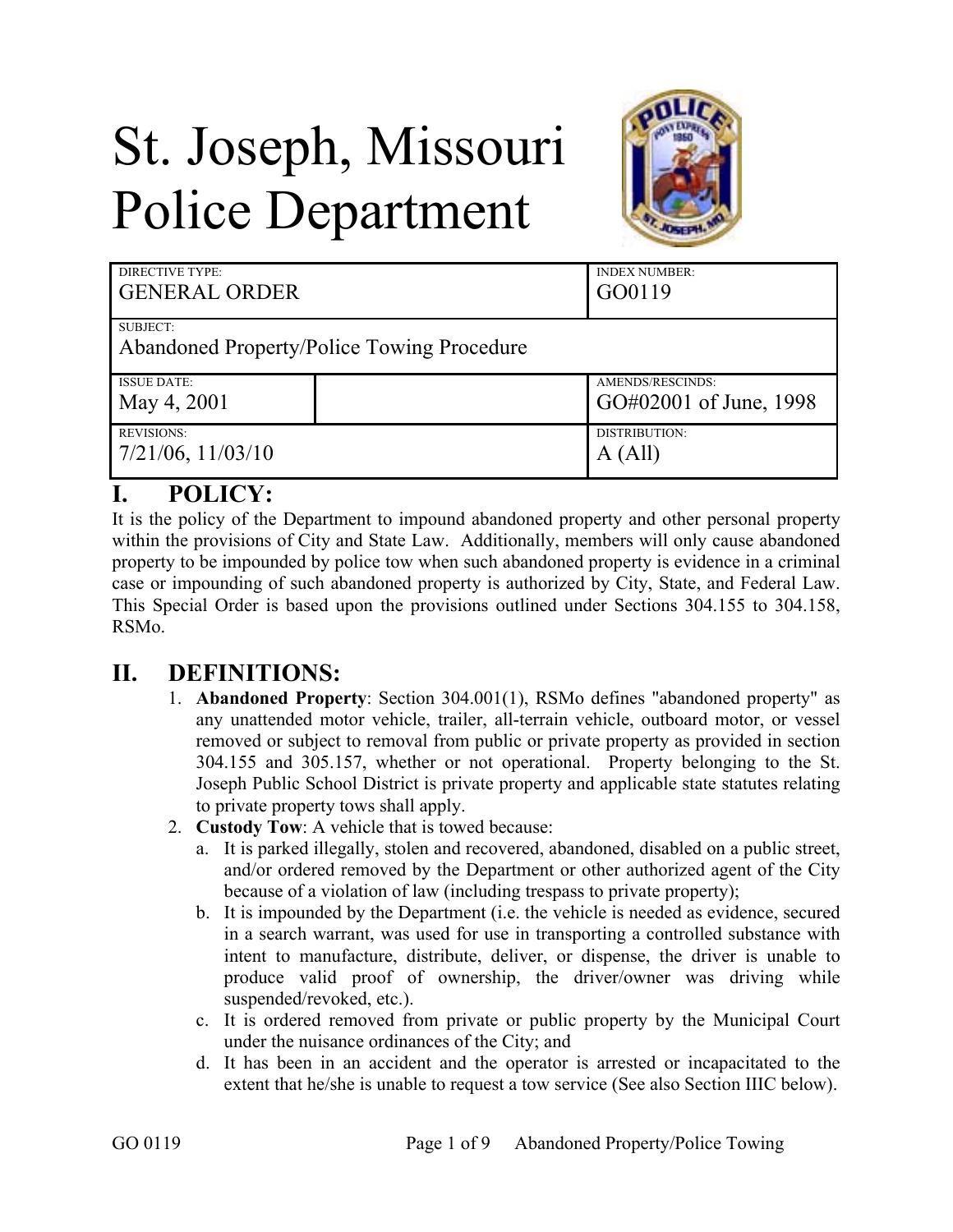- e. The costs of the tow are the responsibility of the driver/owner, unless extenuating circumstances apply. Tow companies are only required by state law to accept cash (they do not have to accept credit cards).
- 3. **Non-Custody Tow**: A vehicle that is towed pursuant to a citizen's request for assistance in the removal of his/her vehicle. The costs of the tow are the responsibility of the driver/owner. The method of payment as stated above also applies.
- 4. **Private Property Owner**: The owner of real property or renter in lawful possession of the real property or the property or security manager of the real property. Any of these subjects may authorize a tow company to remove abandoned property or property parked in a restricted or assigned area.

# **III. PROCEDURE:**

## A. **Tow Charges Imposed**:

- 1. The City of St. Joseph may enact an ordinance specifying maximum reasonable towing, storage, and other charges that can be imposed by tow companies within the City (this provision applies to NEXT UP and/or CITY CONRACT tows only).
- 2. A towing company may charge no more than one-half the regular rate if the owner claims the abandoned property before it is actually towed from private property. The regular rate may be charged only after the abandoned property has been removed and is in transit.

## B. **Police Towing of Vehicles from Public Property (Custody Tow)**:

- 1. Police towing of a vehicle from public property is authorized under the following conditions:
	- a. Section 304.155, RSMo allows any law enforcement officer of a government agency to authorize a towing company to remove abandoned property to a place of safety when:
		- a1) Any abandoned property on the right of way of:
			- Any interstate highway or freeway in an urbanized area, is left unattended for 10 hours;
			- Any state highway other than an interstate highway or freeway in an urbanized area is left unattended for more than 10 hours.

**NOTE**: Commercial motor vehicles NOT hauling hazardous waste may only be removed to a place of safety after the owner or owner's representative has had a reasonable opportunity to contact a towing company of his/her choice.

- a2) Any unattended abandoned property illegally left standing upon any highway or bridge in a position or under such circumstances as to obstruct the normal movement of traffic where there is no reasonable indication that the person in control of the property is arranging for its immediate control or removal.
- a3) Any abandoned property which has been reported as stolen, or taken without the consent of the owner.
- a4) Any abandoned property that because of any other state law or City ordinance is subject to towing because of the owner's outstanding traffic or parking violations.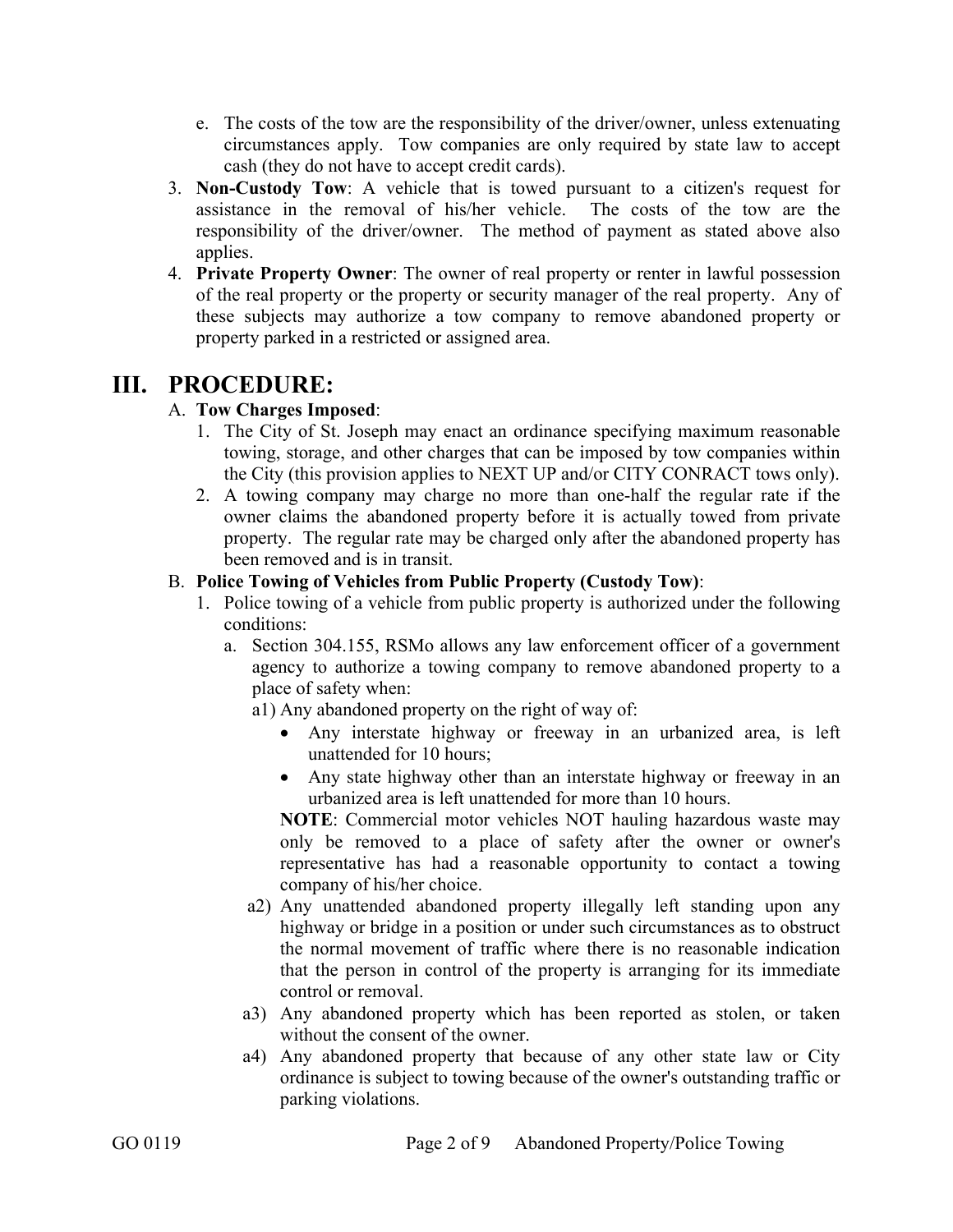- a5) Any abandoned property for which the person operating such property is arrested for an alleged offense for which the officer is required to take the person into custody and/or where such person is unable to arrange for the property's timely removal.
- a6) Any abandoned property illegally left standing on the waters of this state where the abandoned property is obstructing the normal movement of traffic, or where the abandoned property is unattended for more than 10 hours or floating loose on the water.
- a7) The State Transportation Department may immediately remove any abandoned, unattended, wrecked, burned or partially dismantled property, spilled cargo or other personal property from the roadway of any state highway if it is creating a traffic hazard because of its position in relation to the state highway.
- b. When impounding of such property is authorized under the provisions of the municipal ordinances of the City of St. Joseph (i.e. Code Enforcement violation).
- c. When an officer has probable cause to believe the property is evidence in a crime.
- d. Upon a lawful demand order from another law enforcement or governmental agency.
- e. When exigent circumstances exist where the failure to remove said vehicle would constitute a hazard to public safety, upon emergency proclamation by a lawful authority to impound vehicles for certain conditions is issued (i.e. snow routes), or where signs are posted giving notice of the law (i.e. Trespassing Ordinance).
- 2. Cities/Counties with local ordinances that regulate the removal and sale of abandoned property may sell the same by issuing a bill of sale.

#### C. **Accident Tows**:

#### 1. **Non-Custody Tows**:

- a. Vehicles may be legally parked, if operable.
- b. If a vehicle is disabled, the driver may select the tow company of his/her choice, or members may offer the NEXT-UP tow from the appropriate tow list.
- c. The driver shall be informed that the street must be cleared of obstruction.
- d. The tow companies involved are responsible for clearing the roadway of debris.
- e. When a driver is taken from the scene, the member shall ensure the vehicle is secured/towed and valuable contents are placed in safekeeping.

#### 2. **Custody Tows**:

Vehicles which may be of evidentiary value (i.e. serious injury accidents, fatalities, stolen vehicles, etc.) shall be towed by the City Contract Tow Company.

#### D. **Arrest from Vehicle (Custody Tow)**:

- 1. Vehicles left in the roadway after the arrest of a driver may be:
	- a. Released to an unimpaired licensed passenger, with the suspect's permission; or
	- b. Legally parked and secured, with the suspect's permission.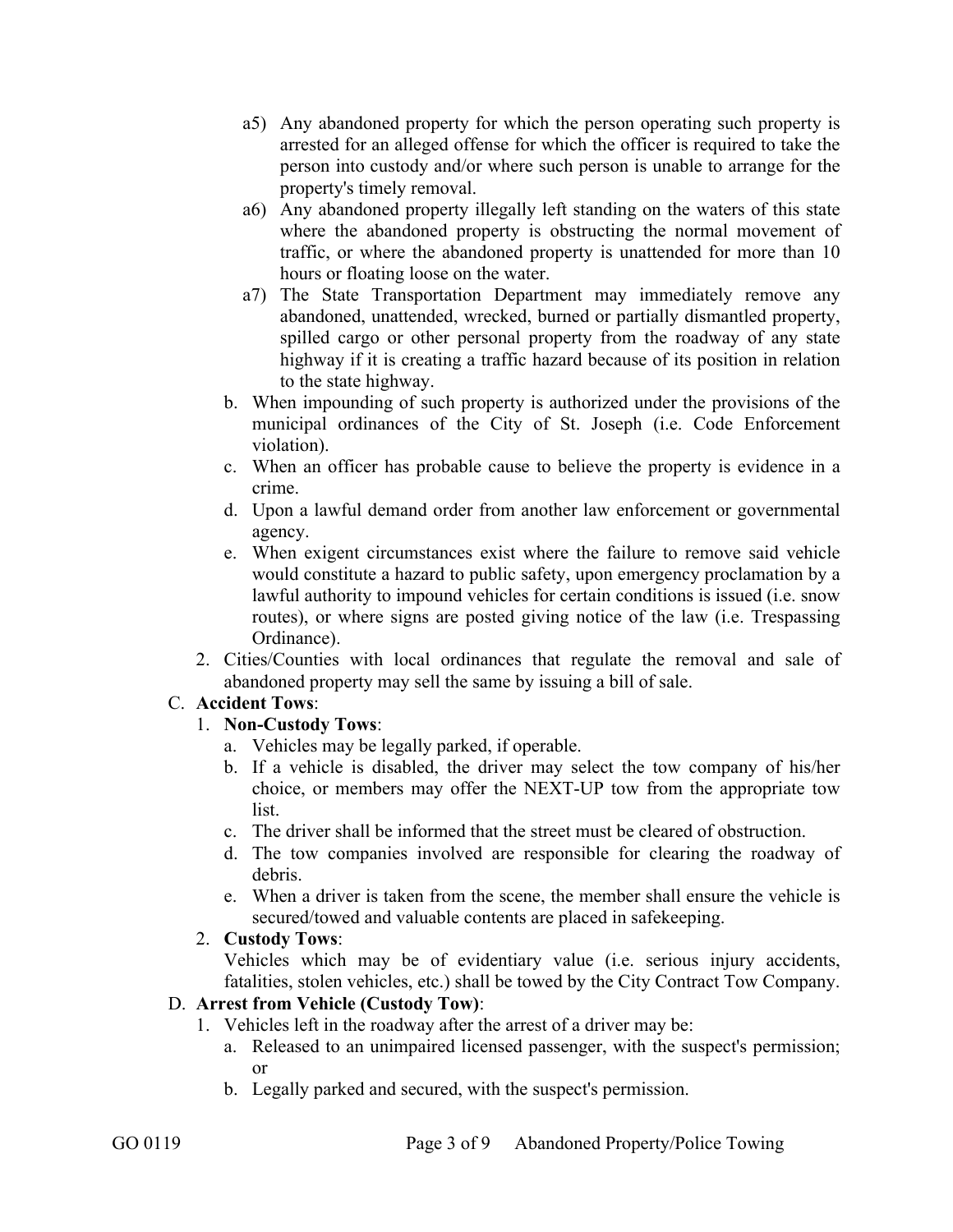- 2. If neither of these options is practical, or if the vehicle is needed for evidentiary purposes, the vehicle shall be towed by City contract tow.
- E. **Police Towing of Vehicles from Private Property (Custody Tow)** :
	- 1. Police Towing of vehicles without consent or warrant from private property is authorized only under the following conditions:
		- a. When the member has probable cause to believe that the vehicle is evidence in a crime or contains evidence in a crime and the vehicle is in plain view.
		- b. When the member takes the driver of the vehicle into custody, and such vehicle would thereby be left unattended on private property to which it is not registered; and the owner or other responsible party, not impaired by either alcohol or drugs, cannot take immediate custody of it, it shall be towed by the City contract tow company.
	- 2. **Police Towing of Vehicles from Private Property when Consent or a Warrant is Required (Custody Tow)**:
		- a. When a member has probable cause to believe that a vehicle is evidence in a crime and said vehicle is not in plain view (i.e., in a garage, covered, or fenced in), the member shall obtain a warrant authorizing the seizure of the vehicle. If another law enforcement agency requests a vehicle on private property to be impounded as evidence, the same rules shall apply. In the event the situation demands that a warrant be obtained, it is the responsibility of the other agency to obtain the warrant. Upon approval of the appropriate Shift Supervisor/Watch Commander, security will be provided until such a warrant can be obtained.
	- 3. **Police Towing of Vehicles from Private Property where Exigent Circumstances Exist (Custody Tow)**:

In some situations the existence of exigent circumstances may give members standing on private property the right to seize a vehicle used in a crime. This situation ONLY occurs when there is a substantial risk that evidence will be destroyed by fire, water, or other emergency if the member would fail to **immediately** impound and protect the vehicle as evidence.

## 4. **Other Towing of Vehicles from Private Property:**

When responding to a complaint of a vehicle abandoned on private property (i.e. business lot, church lot, etc.), members will follow the procedures listed below:

- a. Conduct a computer records check of the license and VIN number on the vehicle to ascertain if the vehicle is stolen or wanted in connection with a crime.
- b. Inspect the interior of the vehicle for contraband, evidence of a crime or hazard to public safety.
- c. If upon completion of his/her investigation, the member has no reason to impound the vehicle for law enforcement purposes, the following action may be taken:
	- c1) The member will attempt to contact the registered owner and ascertain if the vehicle has been stolen without the owner's knowledge. He/she will also inform the vehicle's owner that the property owner is requesting that the vehicle be immediately removed.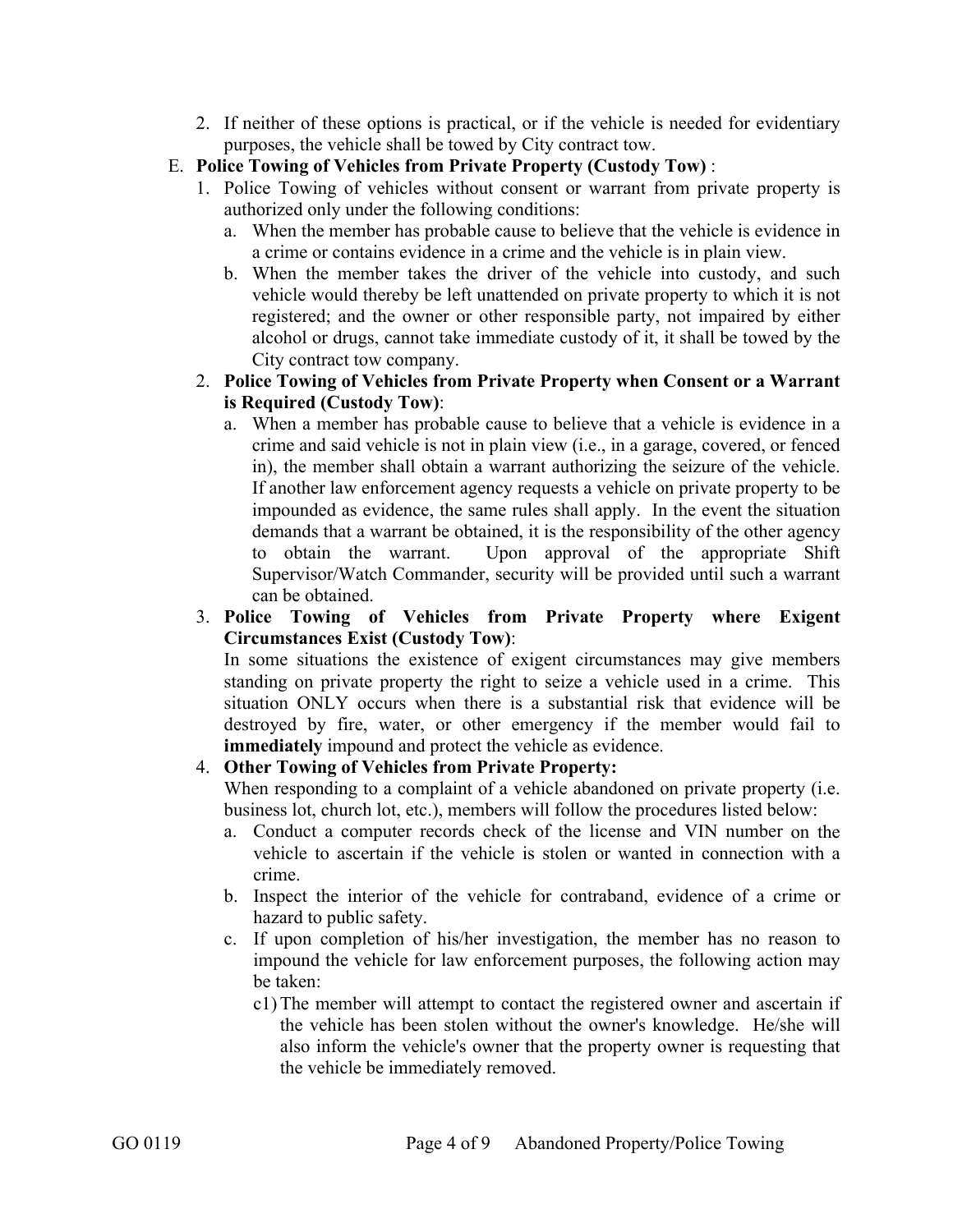- c2) If the owner cannot be contacted or refuses to remove the vehicle, the private property owner (or renter/agent) may request that law enforcement remove the vehicle from his/her property. Officers may ONLY authorize the removal of the vehicle under the following conditions: (RSMo 304.157)
	- The abandoned property is left unattended for more than 48 hours; or
	- If, in the judgement of the law enforcement officer, the abandoned property constitutes a safety hazard or unreasonably interferes with the use of the real property by the person in possession.
	- Members shall fill out the appropriate "Tow Sheet".

**NOTE**: By responding to the complaint location you ARE NOT automatically authorizing the removal of a vehicle/abandoned property. You are providing a public service.

- d. **Towing of Vehicles from Private Property Without Police Authorization**  (RSMo 304.157):
	- d1) The owner of private property may authorize the towing of a vehicle from his/her property without law enforcement authorization ONLY when the owner is present and ONLY under the following circumstances (state statute):
		- There is displayed, in plain view at all entrances to the property, a sign not less than 17x22 inches in size, with lettering not less than one inch in height, prohibiting public parking and indicating that unauthorized abandoned property or property parked in a restricted or assigned area will be removed at the owner's expense, disclosing the maximum fee for all charges related to towing and storage and containing the telephone number of the Department whereby the vehicle's owner may call to receive information regarding the location of the property (i.e. large apartment complex); or
		- The abandoned property is left unattended on owner occupied residential property with four residential units or less, and the private property owner has notified the Department, and **ten hours** have elapsed since that notification (i.e. small duplex/apartment unit or single family dwelling); or
		- The abandoned property is left unattended on private property and the private property owner has notified the Department, and **96 hours** have elapsed since that notification (i.e. business lot open to the **public).**
	- **d2)** When a private property owner tows a vehicle without law enforcement authorization, the private property owner AND tow driver shall complete the Missouri Abandoned Property Report (MO 860-2736/DOR-4669) WITHIN ONE HOUR of the tow.The tow driver shall deliver a copy of the report to the Department within two hours of the tow if the property had displayed a 17x22 inch sign as previously stated. Otherwise, the report will be delivered within 24 hours of the tow.
		- The Towing Company shall fill out the applicable section and shall obtain a copy of the Abandoned Property Report signed by a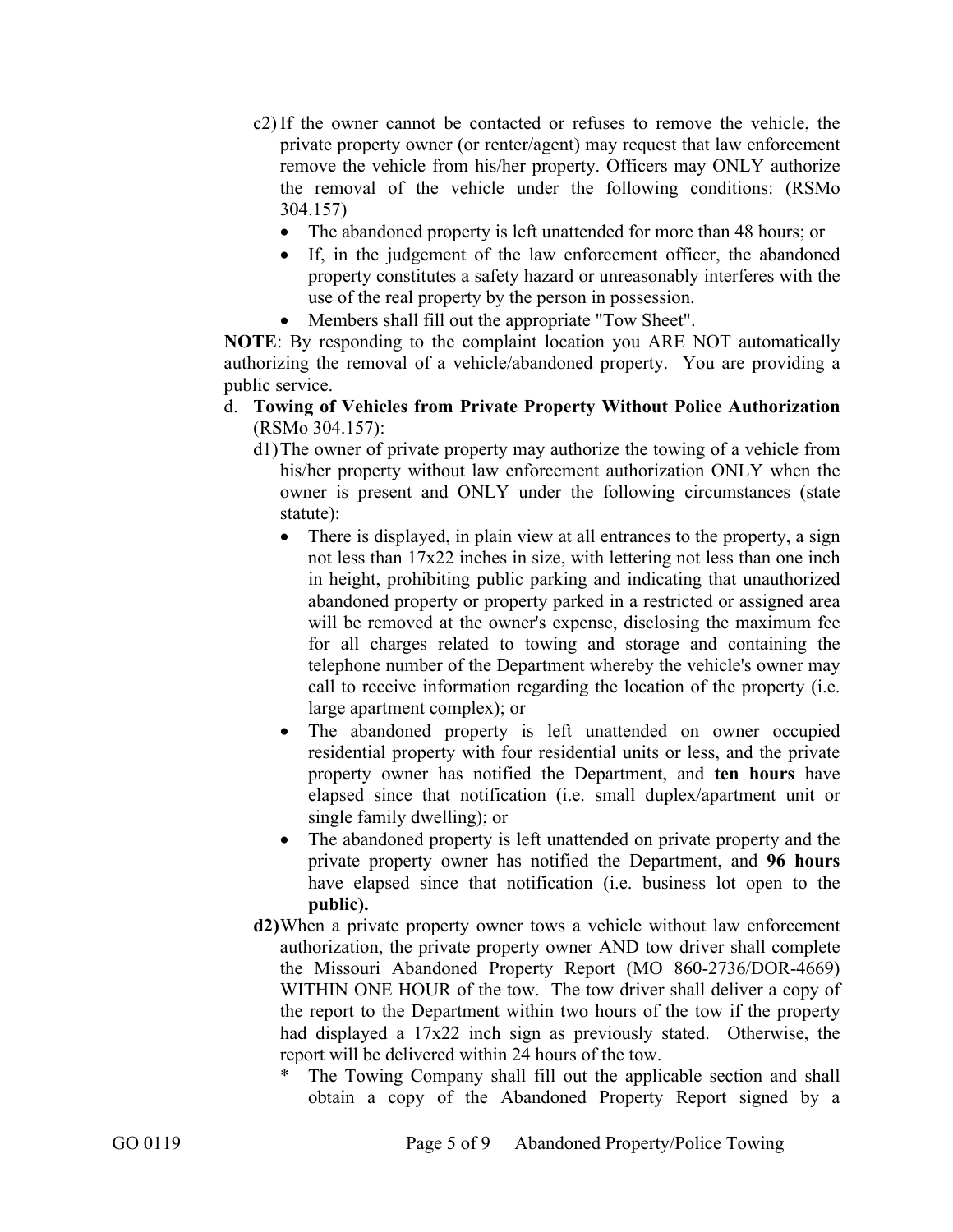department member. The tow company MUST NOT remove abandoned property from private property without first obtaining written authorization from the private property owner (Abandoned Property Report).

- The member shall acknowledge receipt of this Abandoned Property Report by filling out the applicable section. The member shall provide the Tow Company with a signed copy of this completed report and shall search the Department of Revenue Records and provide the tow company with the latest owner and/or lien-holder information.
- If no member was present at the scene of the "Abandoned Property Report" tow, the private property owner may call the Department and request assistance in filling out the report from an appropriate member.

**NOTE**: The owner of the abandoned property has a right to request a hearing if he/she feels the towing was improper or illegal. The owner must file a petition in the Buchanan County Associate Circuit Court for the hearing. The petition must be filed within 10 days after notification of the tow and a copy must be sent to the Department of Revenue.

- F. **Impounding Vehicles in Violation of 48 Hour Parking Restriction (Custody Tow)**:
	- 1. Upon complaint or observation of a vehicle that is in violation of the 48 hour parking restriction, a member will:
		- a. Place a Police Tow Warning on the vehicle in violation and notify the owner or operator of the vehicle, if possible. The member should attempt to mark the tires of the vehicle to show if it had been moved after being "tagged".
		- b. Upon completing the assignment, the member will notify the Communications Center that a Police Tow Warning was issued. The Dispatcher will enter a disposition into the CAD system that the Police Tow Warning was issued. This disposition shall include the member involved, vehicle description, location, reason for the Police Tow Warning, and the time/date of the vehicle's "tagging".
		- c. If the violation has not been corrected within 48 hours, the responding member will confirm that a Police Tow Warning was issued with the Communications Center and impound the vehicle within provisions of Department policies and procedures. The member that placed the Police Tow Warning on the vehicle(s) will check his/her own Police Tow Warnings, when possible.
		- d. If there are extenuating circumstances concerning the pertinent facts of the towed vehicle/incident, the member will make out an information report and attach the same to the Tow Sheet. When such an information report is made, the impounding member will obtain a printout (of the incident in which the Police Tow Warning was issued) from the Communications Center and will attach the computer printout to the Information Report.
- G. **City Contracted Tow Service**:
	- 1. The City contracts with a towing service to be utilized for Department ordered tows.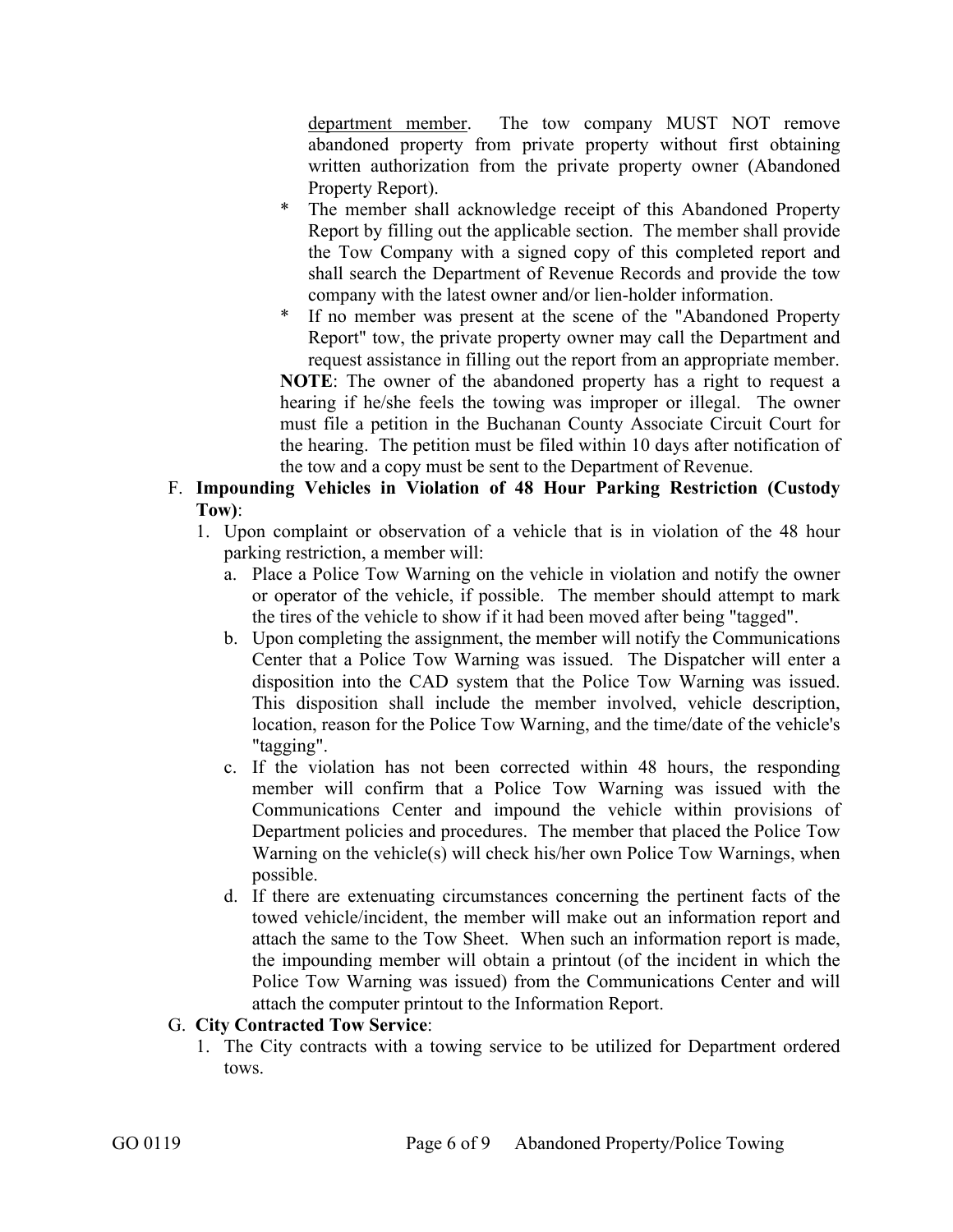2. All vehicles towed will be taken to the contract tower's storage facility unless otherwise directed by investigating members.

**EXCEPTION:** Vehicles that must first be processed for evidentiary purposes shall be towed to the Law Enforcement Center.

#### H. **Towing Procedures**:

- 1. Obtain a case number and complete the necessary Department/Missouri report forms.
	- a. Members shall complete the Missouri Crime Inquiry and Inspection Report/Authorization to Tow (DOR-4569) on all applicable Department tows, and have the tow driver and/or the owner, renter, or agent of the real property (when applicable) sign the report in the space provided.
- 2. **Conduct an inventory of the vehicle:** List any items of nominal value on the Tow Sheet. List if the keys are in the vehicle, Evidence Room, or if there are no keys. High value items should be carefully itemized, tagged, and placed in the Department Evidence Unit for safekeeping. The inventory should include:
	- a. The entire passenger compartment of the vehicle, including any unlocked containers.
	- b. The glove box, console, trunk, and other cargo compartments, if access can be gained without damage.
- 3. Advise the Communications Center of the following information concerning the tow;
	- a. Description of the vehicle (including VIN # and License Plate #);
	- b. Time, date, and location of the tow;
	- c. Reason for the tow (including any criminal charges pending);
	- d. Member requesting the tow;
	- e. Tow company used; and
	- f. Notification or attempted notification of the registered owner.
- 4. If the vehicle is held for law enforcement purposes, the member shall clearly mark the tow sheet with "POLICE HOLD FOR…" on the top of the form and include the reason why. The case number, the reason it was towed and/or all pertinent case numbers related to that vehicle shall be included.

**NOTE**: To expedite the investigative process and the release of the property to its owner, the appropriate investigative personnel will be notified by the towing member (including voice mail, when applicable) of the hold, the report case number and the nature of the incident.

- 5. Citizen's inquiries should be referred to Tele-serve.
- 6. Communications Center Responsibilities: Communications Center personnel shall enter the above information (Section IIIH3 a through f) into CAD concerning vehicle tows made by the Department. Tele-serve members MUST have this information available to meet state statute requirements concerning owner notification. Communications Center personnel shall make inquiries into the NCIC and any statewide computer system concerning Abandoned Property Reports that are received into the Department.

## I. **Maintenance of Police Tow Records**:

1. **Tele-Serve and Lobby Personnel**: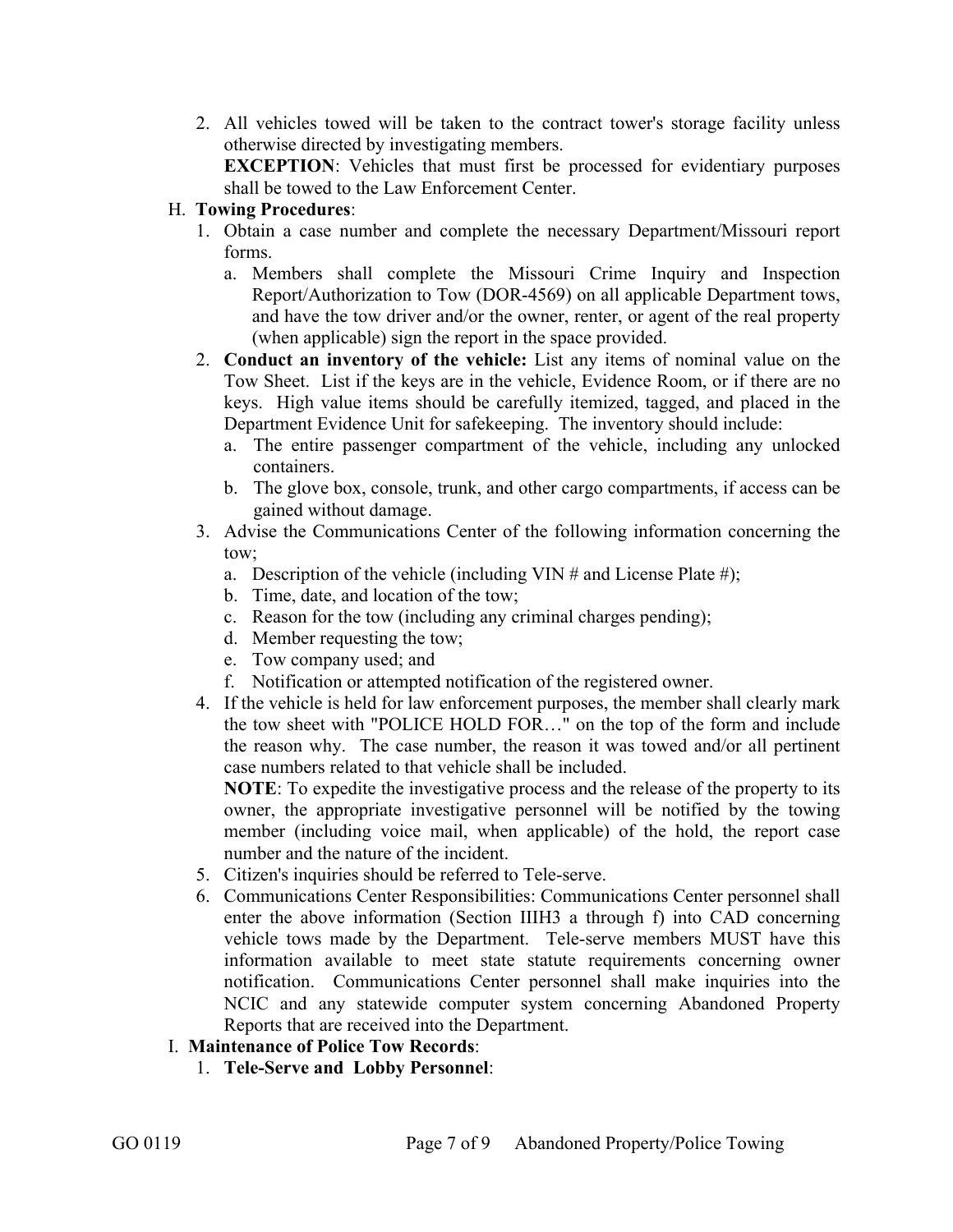- a. Members of the Tele-serve Unit and Lobby personnel will maintain records of all vehicles removed, towed, or stored at the direction of a department member.
- b. Vehicles will be released to the rightful owner or the operator of the vehicle after proving ownership or after appropriate inquiries.
- c. Tele-Serve and Lobby personnel shall verify that the Communications Center has entered the appropriate "Abandoned Property Report" information for computer data inquiries into NCIC, etc. by regularly comparing received "Abandoned Property Reports" and related NCIC entries (See also IIIH6 above).
- d. If the abandoned property is not claimed within ten days, the towing company in possession of the abandoned property must notify the Department of the unclaimed abandoned property. The Department will then forward the tow reports (DOR-4569) for unclaimed property to the Department of Revenue.
- 2. Field Personnel:
	- a. The Crime Inquiry and Inspection Report/Authorization to Tow must be used by members when authorizing vehicle/abandoned property tows.

#### J. **Personal Property Within the Abandoned Property**:

The Tow Company is not required to release to the owner, any personal property within the abandoned property until reasonable or agreed charges for such recovery, transportation, or safekeeping has been paid or satisfactory arrangements for payment have been made. If the Tow Company does not release the personal property, then they must allow the owner to inspect the property and provide the same with an itemized receipt for the contents. The Tow Company is strictly liable for the condition and safe return of the personal property.

**EXCEPTION:** Any medication prescribed by a physician must be released to the owner, upon request.

#### K. **Tow Company/Private Property Owner Liability Issues**:

- 1. The Tow Company is not liable for any damage caused by removal of abandoned property from public property when the removal is authorized except for damage caused by negligence or willful or wanton acts or omissions.
- 2. The Tow Company that lawfully removes abandoned property from private property with written authorization of the private property owner who is present at the time is not responsible in any situation involving the legality of the removal. The Tow Company is responsible for:
	- a. Any damage caused by the Tow Company to the abandoned property during transit; and
	- b. The removal of property other than the property specified by the private property owner.
- 3. A tow company that removes abandoned property from private property without written authorization from the private property owner will be liable to the abandoned property owner for four times the amount of the towing and storage charges, in addition to any criminal penalties that may apply.
- 4. The private property owner may be held responsible for any damage done to abandoned property that is caused by its removal.